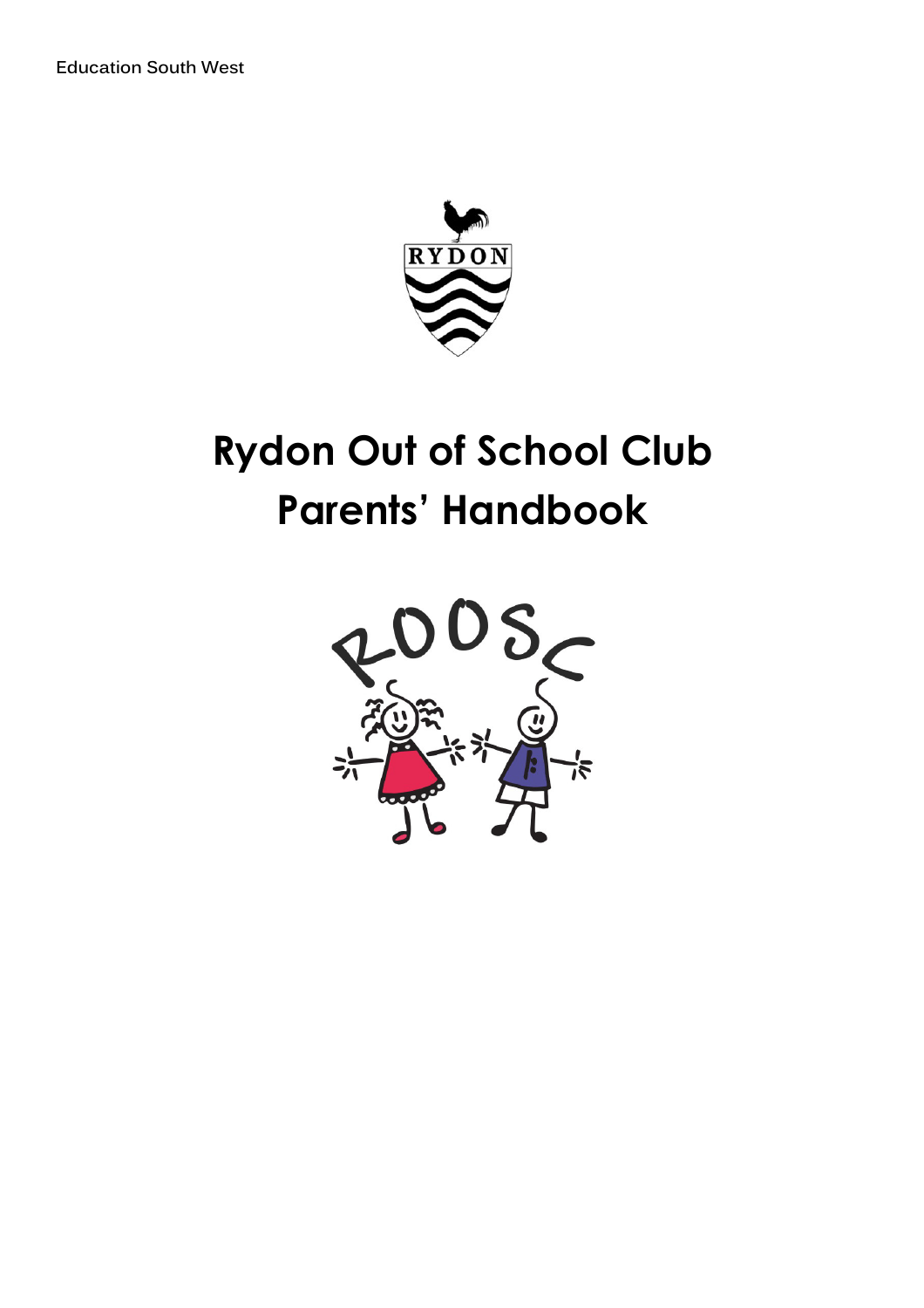

### **ABOUT THE CLUB**

Rydon Out of School Club is registered, as part of Rydon School, with Ofsted (Registration No 113243), and is based in the School premises. The club is open from 7.45am until 8.45am and 3.15pm until 6.00pm weekdays, during term time. For safeguarding, children are not allowed into the premises any earlier.

You can download the School's latest inspection report here [http://www.rydon.devon.sch.uk/Documents/Schools/251/Final%20report.pdf].

Rydon Out of School Club is based in a school classroom fully integrated within the School's main building with access to the main corridor and library for activities and quiet time. We have full use of the school's facilities including the school hall, playground and playing field.

### **Aims**

At Rydon Out of School Club we aim to provide a safe, secure and relaxed environment, offering a range of activities to reflect the interests of the children in our care.

### **What we offer**

Our Club follows the Playwork Principles, so the children are free to choose activities and resources as they wish. There will always be a selection of activities and resources available, including craft, board games, construction, role play/imaginative play, physical play, computers and reading. In addition other resources are available for the children to select from our equipment library.

### **What we provide**

The food we provide at the Club is not intended as a substitute for a main evening meal. We provide healthy snacks, including fresh fruit and vegetables. We promote independence, by encouraging the children to clear away after themselves. We use fresh ingredients and follow statutory guidelines. Fresh drinking water is available at all times. We meet individual dietary requirements and parental preferences wherever possible. We recognise the importance of healthy nutrition for children delivered in a calm, friendly setting.

### **Staffing**

Our Club is staffed by a Play Leader Emma Davies, Deputy Play Leader Sarah Ellis, and Play Workers. In addition, when the need arises, we have a team of Rydon School Teaching Assistants that will cover staff absence. We aim to provide a smooth transition between school and club. Most of our staff also work within Rydon School and have experience of working with children and undertake professional development training. All staff members are DBS checked.

If you have a query or concern at any time, please speak to a member of staff at the club when you collect your child. If you prefer to arrange a more convenient time for a meeting please contact the Play Leader (contact details are at the back of this Handbook).

> Rydon Primary School, Rydon Road, Kingsteignton, TQ12 3LP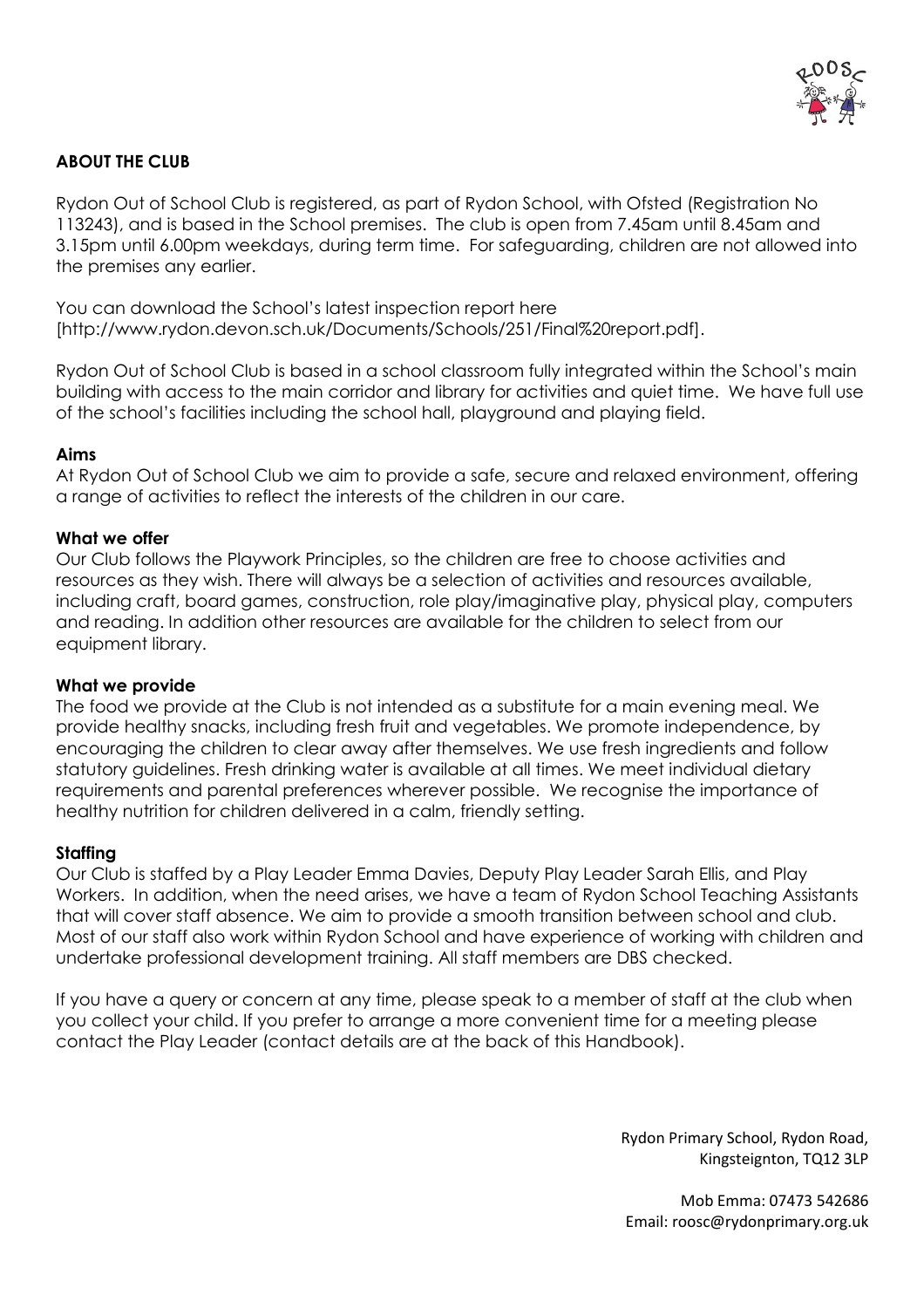

### **Policies and procedures**

The Club follows the policies and procedures of Rydon Primary School, and where necessary has policies specific to the club. Key points of the main policies are included in this Handbook. Copies of the full policies are kept at the Club and are available for parents to consult at all times.

### **TERMS AND CONDITIONS**

### **Admission**

Our Club aims to be accessible to children and families from all sections of our local community. Admission to the club is organised by the Play Leader and we use a waiting list system when the need arises. The waiting list will be operated on a first come-first served basis, with the exception of siblings who will have priority for the same days as a sibling already attending. We can only accept children who are currently pupils at Rydon Primary School.

We require a completed set of registration forms for your child before they can attend the club. This information will be treated as confidential and will be stored appropriately.

### **Payment of fees**

The current fees are:

- Each pre-booked Breakfast Club session will cost £3.50 (as at Autumn 2017) for the 1 hour of childcare provided.
- Each pre-booked After School Club session will cost £7.50 (as at Autumn 2017) for the full 2 ¾ hours of childcare provided, whether or not the whole session is attended.

Fees are payable in advance by cash or cheque, Parentpay or childcare vouchers. Cheques should be made payable to Templer Academy Schools Trust. The price per session per child applies to all children. This is payable for all booked sessions including when your child is sick, or on holiday. We do not charge for bank holidays and professional training days. Please ensure that fees are paid promptly. Non-payment for more than 3 weeks or missed payments on a payment plan may result in your place being cancelled. If you are having difficulty paying fees, please speak in confidence to the Play Leader. See our **Fees and Payment Policy** for full details.

### **Late collection Policy**

The After School club finishes at 6pm. If you are delayed for any reason, please telephone the club to let us know. As of September 2017, a late payment fee of £4.50 per 15 minutes will be charged per child. This fee is to cover the costs of two staff remaining to care for your child and is in line with other after school provisions.

This charge will be requested as a separate payment to pre-booked sessions and must be paid within 7 days of issue to avoid interruption to the service.

If your child remains uncollected after 6.30pm and you have not informed us that you will be delayed, or we have been unable to reach you or any of your named emergency contacts, we will follow our **Non-Collected Children Policy** which can be found in the parents' handbook.

> Rydon Primary School, Rydon Road, Kingsteignton, TQ12 3LP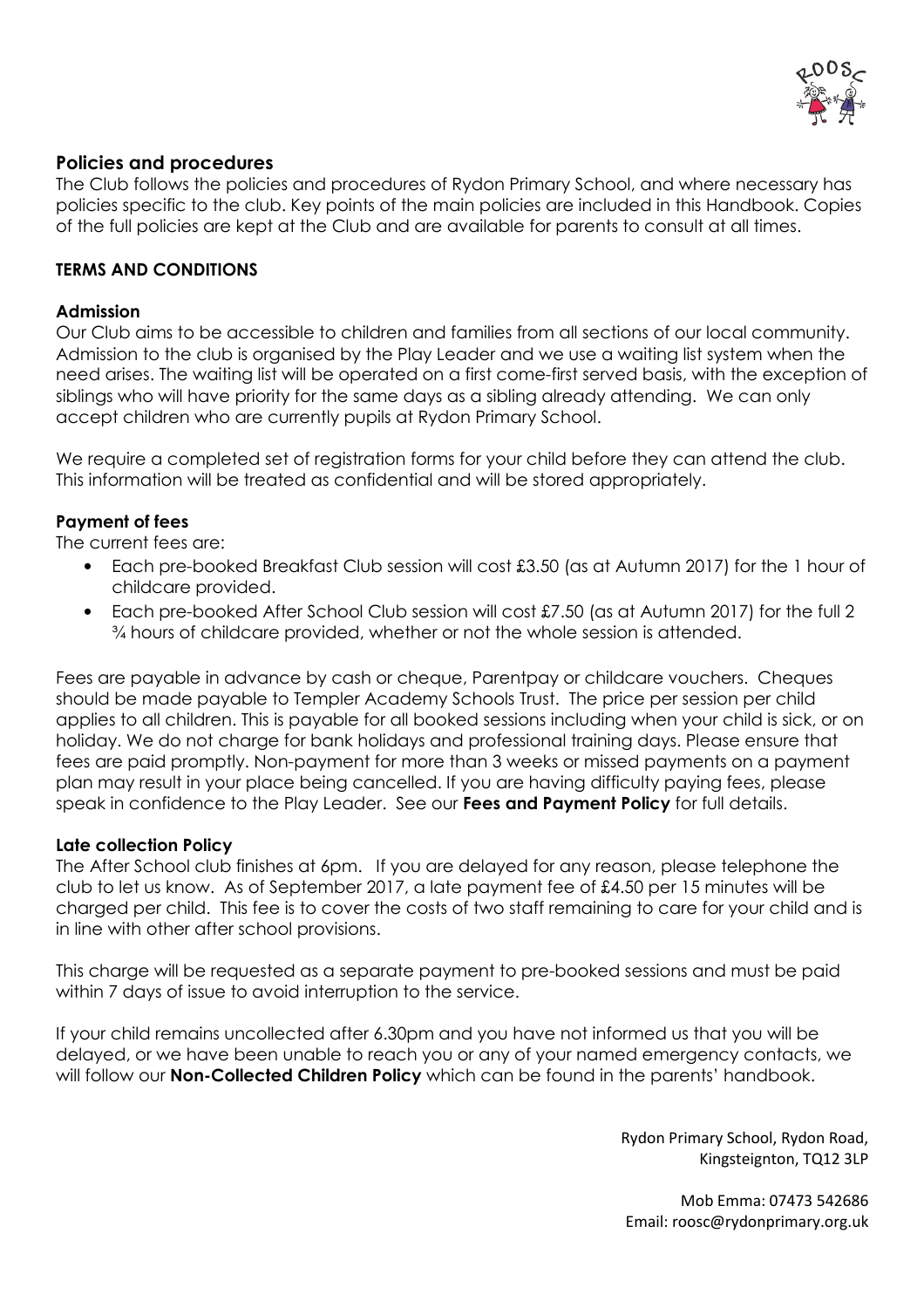

### **Changes to days and cancelling your place**

When booking forms are received at the end of each term spaces are allocated to children on the information we receive and all the administration and staffing levels are determined accordingly.

### **Temporary changes**

Please remember that we need to know if your child will not be attending the Club for any reason. **Even if you have informed your child's class teacher or the school office, you still need to notify us.** If your child doesn't attend a booked session we will have to treat them as a 'missing child' unless you have notified us of their absence.

You must give us four weeks **written notice** (which can be via email), of termination or of changes in attendance. **If you need to give notice or make changes during any of the school holidays we request that you do this via e-mail, or a dated letter posted in the school letterbox. As long as we receive 4 weeks notice, you will not be charged for these sessions.** If you need to change the days that your child attends, please contact Emma or Sarah. We try to accommodate such changes wherever possible. **If this notice period is not adhered to and your children do not attend, you will still be charged for these sessions.** 

(Exceptional circumstance will be dealt with at the discretion of the Club/Headteacher.)

If you know in advance of any days when your child will not be attending during the following week, please try to let the Play Leader know by THURSDAY at the latest. In cases of illness or emergency when notice cannot be given, please call as soon as you can. Contact details can be found at the end of this Handbook.

### **Ad-Hoc and extra Session Payment**

- We aim to accommodate any extra sessions requested by parents but due to the popularity of the Out of School Club this is not always possible. Any extra session booked 4 or more weeks in advance will be charged at the normal cost of £3.50 or £7.50. **Any sessions** that are booked or changed with **less than 4 weeks notice will be classed as adhoc** and will be charged at **£4.00 for a Breakfast Club** session and **£8.00 for an After School Club** session.
- **Due to the needs of our finance system, payment for any adhoc sessions will now need to be made at the time of booking or when dropping off or collecting your children from the session.**

Rydon Primary School, Rydon Road, Kingsteignton, TQ12 3LP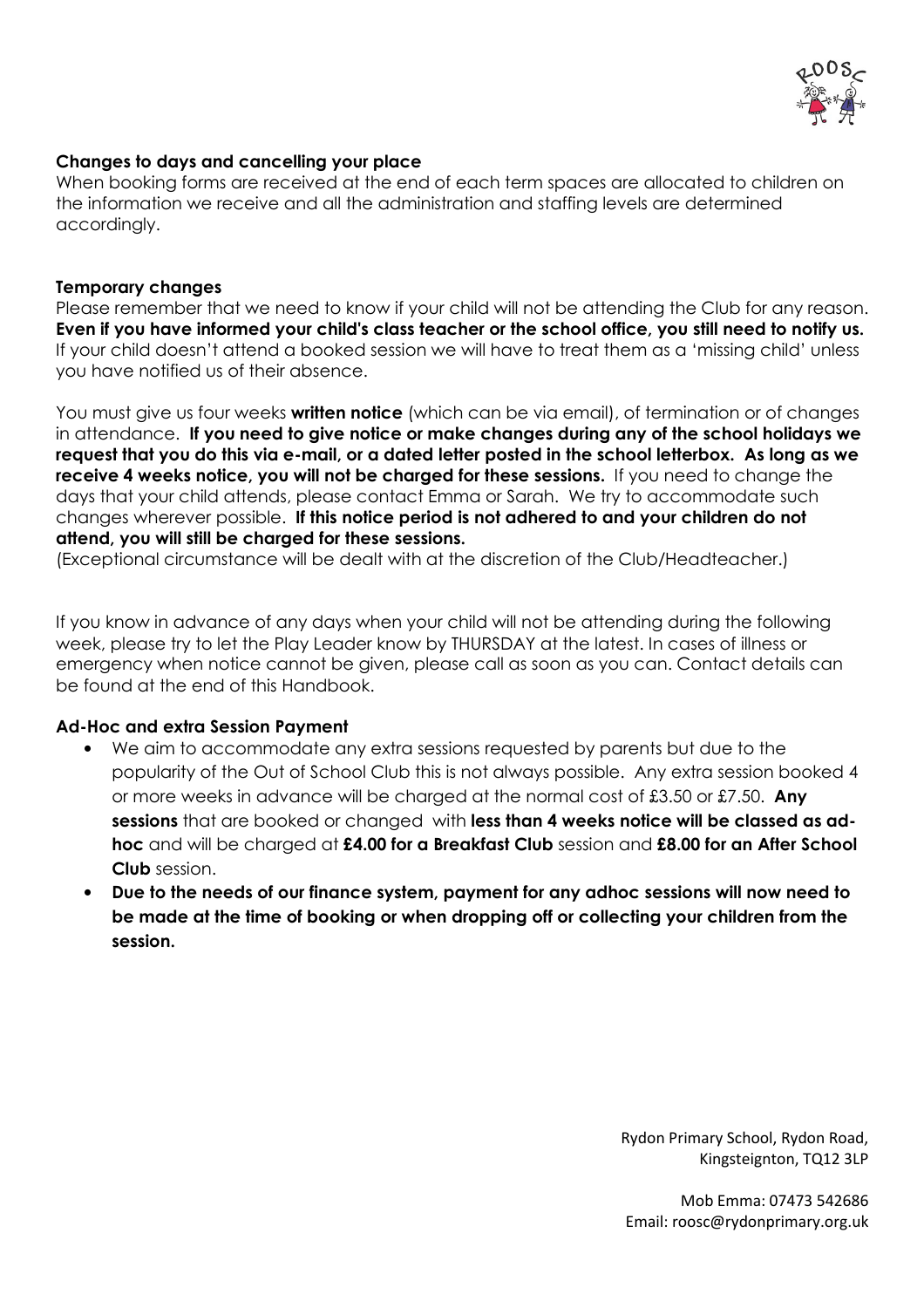

### **Settling in**

You and your child are welcome to visit the Club before your child's first day, to familiarise yourselves with the setting and to help your child settle in. During your child's first session a member of staff will take the time to explain to them how the club works, run through Club's rules and routines (including meal times, collection) and introduce your child to the staff and other children.

### **Arrivals and departures**

We take the welfare and safety of every child at Rydon School seriously and for that reason we ask that as parent/carer the following is adhered to: -

- Every child must be delivered to the Breakfast session via the back door (not through the main school entrance) by an adult and signed in **(Please note that any child not being dropped off and signed in by an adult will need to have a letter provided by their carer/parent to inform us of this for safeguarding reasons)**. We are aware that some of the older children will want to make their own way to school, if this is the case we ask that you provide us with a signed note to this affect and the approx. time we can expect them so that if a child that is expected does not arrive we can instigate the Missing Child procedures.
- At the end of the Breakfast session children in Reception classes and Year One are taken by our Play Worker to their class. Children in Years Two and above are expected to make their own way to their classroom.
- At the end of the school day, children in Reception classes and Year One are collected by our Play Worker and taken to the After School session. Children in Years Two and above are expected to make their own way from their classroom to the session.
- Every child must be collected via the back door from the After School session by the people you have named on the registration form. If you need a different person to collect your child on a particular day, you must notify us in advance. We will not release your child into the care of a person unknown to us without your authorisation.
- The After School Club finishes at 6.00pm, if you are delayed for any reason please telephone the Club to let us know as soon as possible.
- If your child remains uncollected after 6.30pm and you have not warned us that you will be delayed, and we have been unable to reach you or any of your emergency contacts, we will follow our **Non Collection of Children Policy** and contact the Social Care team.

### **Child protection**

We do our utmost to create an environment in which children are safe from abuse and in which any suspicion of abuse is promptly and appropriately responded to. We comply with local and national child protection procedures and ensure that all staff are appropriately trained. For more details please see the School's **Safeguarding Policy**.

> Rydon Primary School, Rydon Road, Kingsteignton, TQ12 3LP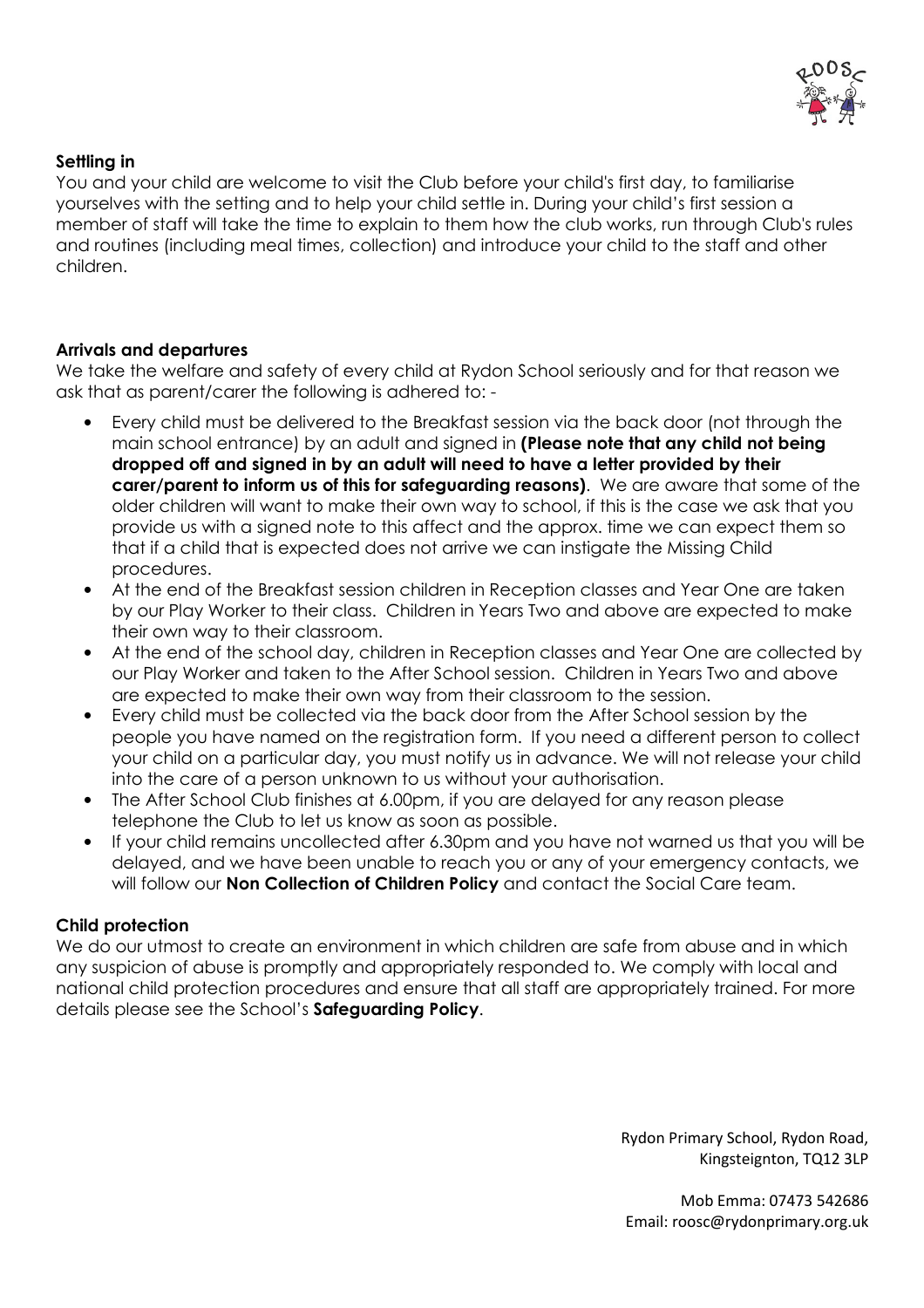

### **Equal opportunities**

Our Club provides a safe and caring environment, free from discrimination, for everyone in our community including children with additional needs.

- We respect the different racial origins, religions, cultures and languages in a multi-ethnic society so that each child is valued as an individual without racial or gender stereotyping.
- We will challenge inappropriate attitudes and practices
- We will not tolerate any form of racial harassment.

For more details please see the **Academy Single Equality Scheme**.

### **Special needs**

We make every effort to accommodate and welcome any child with special needs. We will work in liaison with parents or carers and relevant professionals to fully understand your child's specific requirements. We will endeavour to accommodate all children of all abilities, whilst working within the Club's limitations. Each case will be considered individually and risk-assessed to ensure everyone's safety.

For more details on equal opportunities and special needs, see the School's **Special Needs Policy**.

Rydon Primary School, Rydon Road, Kingsteignton, TQ12 3LP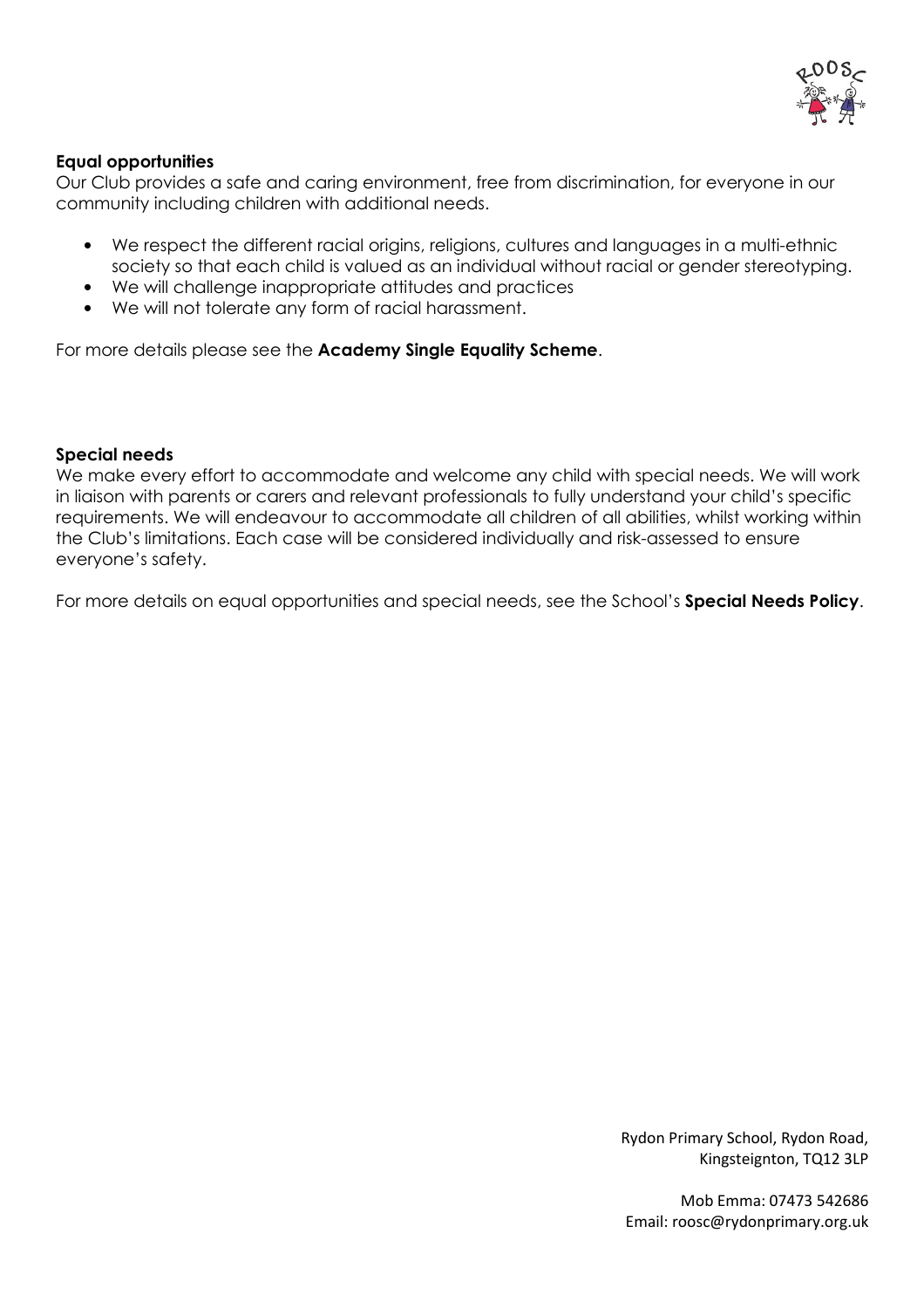

# **GENERAL INFORMATION**

# **Behaviour (children)**

Children and staff follow the Rydon way whilst at the Club. This is displayed at the Club for everyone to see.

- The School has a clear **Behaviour Policy**, a copy of which is available to all parents and carers.
- The Club promotes an atmosphere of care, consideration and respect for everyone attending: children, staff and visitors.
- We encourage appropriate behaviour through: the Rydon way; praise for good behaviour; emphasis on cooperative play and sharing; talking to children with the courtesy that we expect from them and engaging children in activities.

The Club has procedures for dealing with unacceptable behaviour. We recognise that poor behaviour can occur from time to time for reasons that are not always evident. We will try to be flexible in order to accommodate such cases.

However, if your child is violent, or if their behaviour poses an immediate danger to themselves or others, we will require you to collect them from the Club straightaway. In exceptional circumstances, and only when all other attempts at behaviour management have failed, we reserve the right to permanently exclude a child from the Club. In these instances it will be the Headteacher's decision as to whether to exclude a child from the Out of School Club.

### **Behaviour (adults)**

We will not tolerate from any person, whether a parent, carer or visitor; bullying; aggressive, confrontational or threatening behaviour; or behaviour intended to result in conflict. Our Club is a place of safety and security for the children who attend and the staff who work here, and we reserve the right to ban anyone exhibiting inappropriate behaviour from our premises.

### **Illness**

We are unable to care for children who are unwell. If your child becomes unwell whilst at the Club we will contact you and ask you to make arrangements for them to be collected. Please inform the Play Leader of any infectious illness your child contracts. If your child has had sickness or diarrhoea please do not send him or her to the Club for 48 hours after the illness has ceased. For other illnesses we will follow the school's exclusion periods – For further information please contact the School Office.

### **Accidents and first aid**

Every precaution is taken to ensure the safety of the children at all times and the Club is fully insured. Our staff are trained in first aid and a first aid kit is kept on the premises. If your child has an accident whilst in our care, you will be informed when you collect your child. For full details please see the **Health and Safety** Section of the Rydon Out of School Policy Pack.

> Rydon Primary School, Rydon Road, Kingsteignton, TQ12 3LP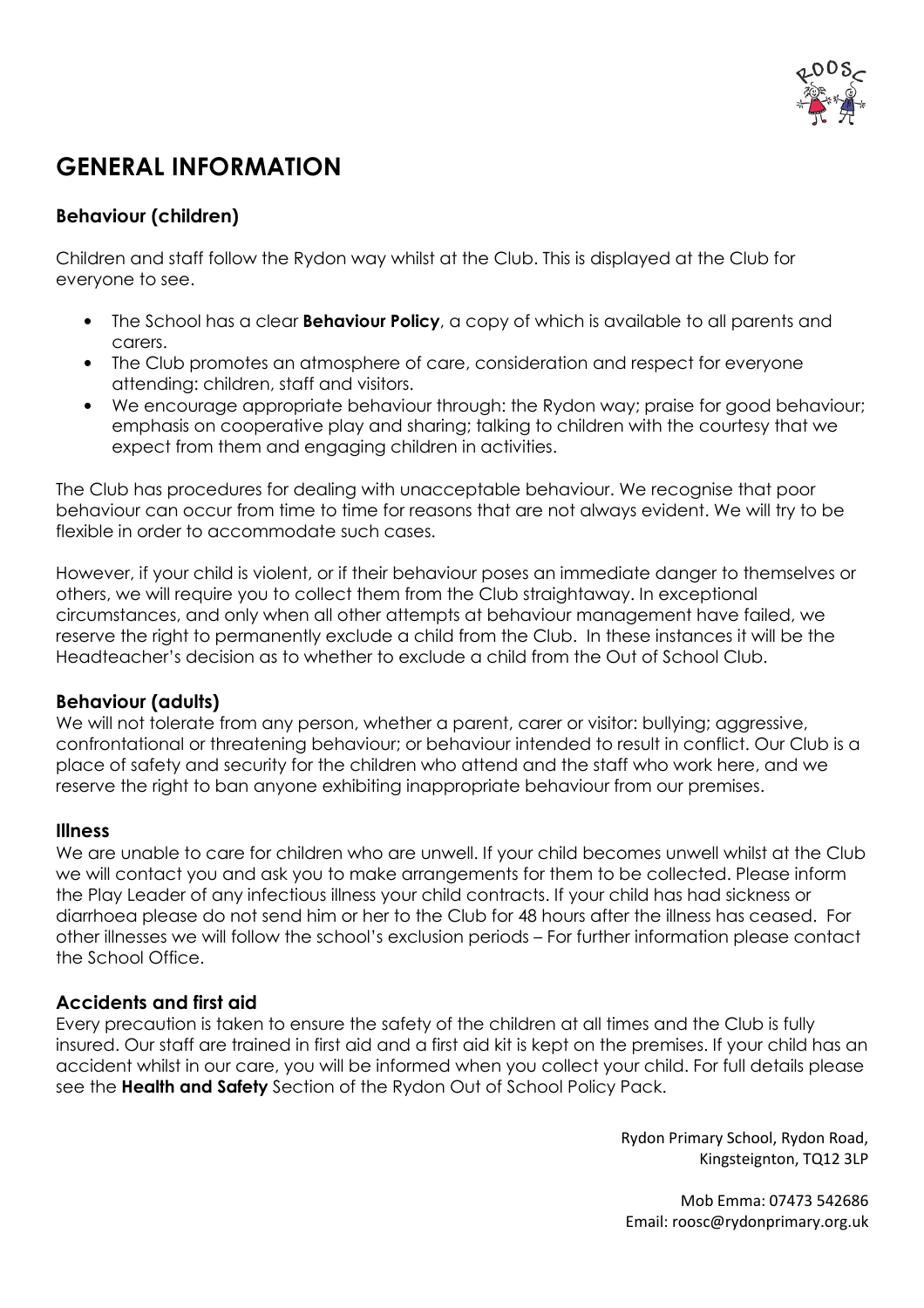

### **Medication**

Please let the Play Leader know if your child is taking prescribed medicine. If your child needs to take medicine whilst at the Club you will need to complete a **Permission to administer medication form** in advance. This follows the School's procedures in administering prescribed medication.

### **Feedback and Communication**

If you have any queries, comments or need to discuss any matters concerning your child, please ask to speak to the Play Leader, or Deputy Play Leader. We welcome feedback on our Club and will respond to any communication received.

Should anyone be unhappy with any aspect of the Rydon Out of School Club, it is important that the Club learns about this. In these instances we will follow the Schools' Complaints Procedures.

A full copy of the School's **Complaints Policy** is available on request.

[ School Policies can be found here - http://www.rydon.devon.sch.uk/Policies.aspx?ID=2842 ]

Rydon Primary School, Rydon Road, Kingsteignton, TQ12 3LP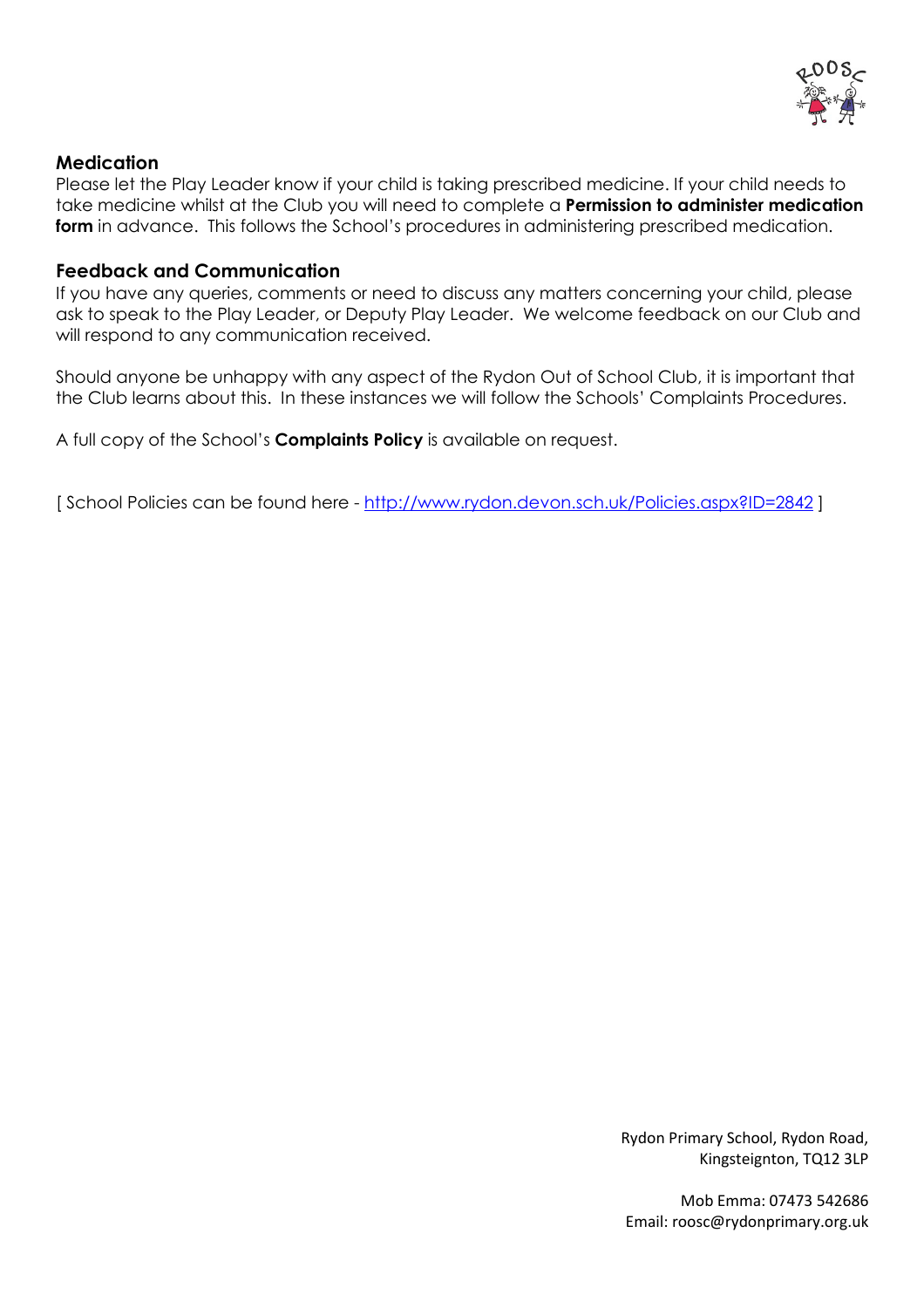

# **CONTACT INFORMATION**

Rydon Out Of School Club (ROOSC) Rydon Primary School, Rydon Road, Kingsteignton, TQ12 3LP

**Club mobile number:** Emma (Play Leader): 07473 542686

Please leave a voice message if there is no reply We welcome text messages and aim to always respond

**Club Email:** roosc@rydonprimary.org.uk

### **Ofsted Registration No:** 113243

### **Club Staff**

Play Leader: Emma Davies Deputy Play Leader: Sarah Ellis Playworkers: Helen Dyer, Susan Lofty, Dot Crangle, Alex Clark, Tracey Colley, Sam Davey, Jacqui Stephens, Claire Bingham and Katie Backhouse.

### **Safeguarding**

Designated Safeguarding Officer: Mr Nick Banwell. Deputy Designated Safeguarding Officer: Miss Tina Rootham.

### **Ofsted**

Piccadilly Gate Store Street Manchester M1 2WD Tel: 0300 123 1231

> Rydon Primary School, Rydon Road, Kingsteignton, TQ12 3LP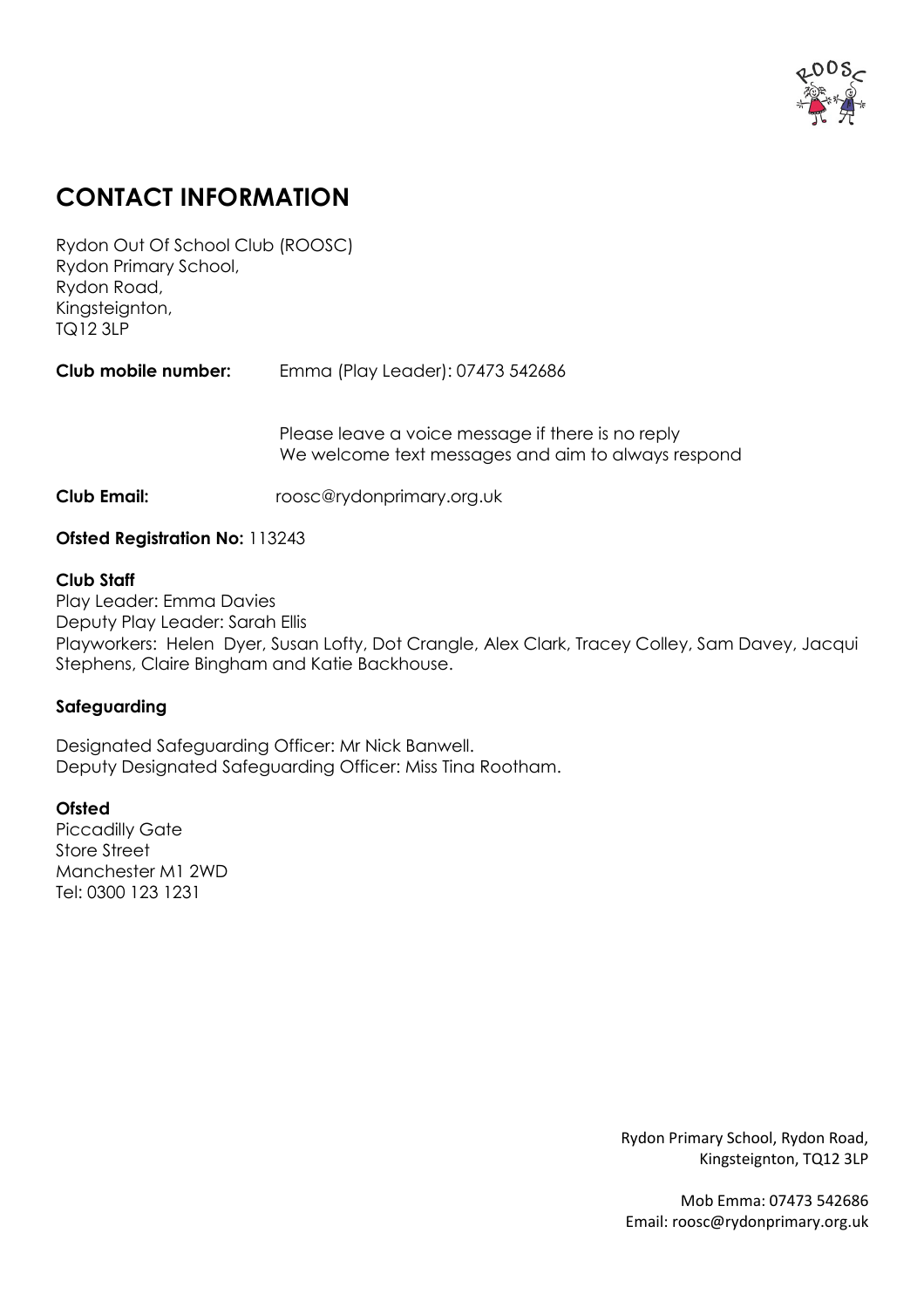

### **[PLEASE DETACH AND COMPLETE THE BELOW AGREEMENT – PLEASE RETURN TO EMMA OR SARAH]**

## **Rydon Out of School Club Home School Agreement.**

Child's Name: …………………………………………… Date of Birth:…………..….

We value our relationship with parents/carers and are committed to working in partnership with you to provide top quality play and care for your children.

### **The Out of School Club will:**

- Encourage children to take care of themselves, their environment and other people.
- Welcome you at all times to discuss our work, have a chat or take part in our activities.
- Keep you informed of opening times, fees and charges, programmes of activities, menus, and procedures.
- Be consistent and reliable to enable you to plan with confidence and peace of mind.
- Share and discuss your child's achievements, experiences, progress and friendships.
- Be available to discuss decisions about running the club.
- Ask your permission for outings and special events.
- Listen to your views and concerns to ensure that we continue to meet your needs.

**Play Leaders signature: ..............………………....................**

### **The Family will:**

- Let the Out of School Club know if your child/children will not be attending a booked session for any reason, even if you have informed the School of your child's absence you still need to inform the Out of School Club.
- Keep us informed if you are going to be late collecting your child/children.
- Let us know if the person collecting your child is someone different to normal.
- Encourage your child/children to be polite and respectful to staff and other children at all times.
- Support the Out of school Clubs policies and guidelines for behaviour.

**Signature of Parent/Guardian:……….......................................** 

Rydon Primary School, Rydon Road, Kingsteignton, TQ12 3LP